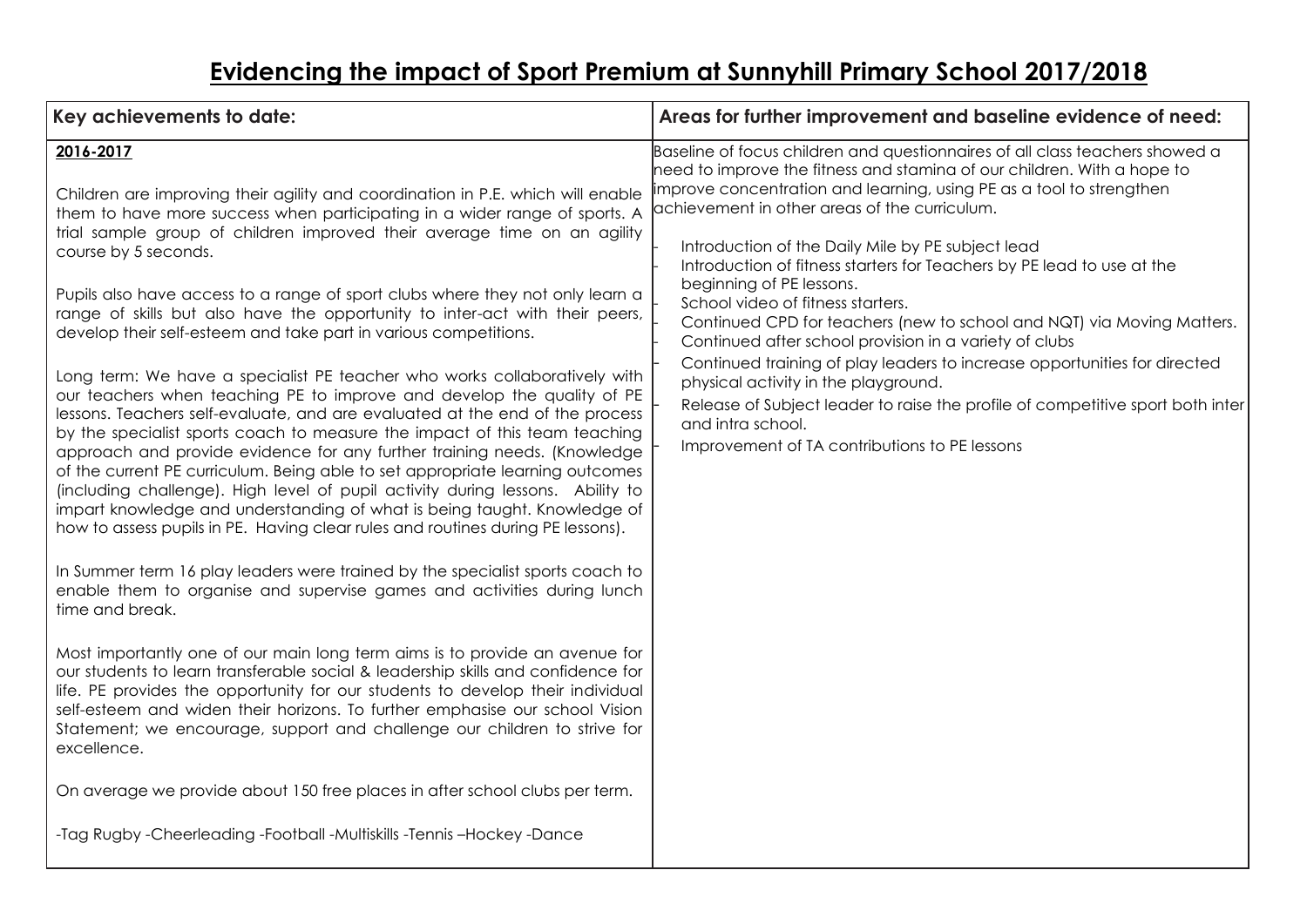| Sporting Achievements: 2016 & 2017                                                 |
|------------------------------------------------------------------------------------|
| Runners up in the Lambeth tag rugby competition;                                   |
| Undefeated in the LSPSFL (London and Southwark Primary School Football<br>league); |
| Joint winners in London regional football league competition;                      |
| The girls' football team has regularly competed in a competitive league.           |

| Meeting national curriculum requirements for swimming and water safety                                                                                                                                                         | Please complete all of the<br>below: |
|--------------------------------------------------------------------------------------------------------------------------------------------------------------------------------------------------------------------------------|--------------------------------------|
| What percentage of your Year 6 pupils could swim competently, confidently and<br>proficiently over a distance of at least 25 metres when they left your primary school at the<br>end of last academic year?                    | 75%                                  |
| What percentage of your Year 6 pupils could use a range of strokes effectively [for<br>example, front crawl, backstroke and breaststroke) when they left your primary school<br>at the end of last academic year?              | 65%                                  |
| What percentage of your Year 6 pupils could perform safe self-rescue in different water-<br>based situations when they left your primary school at the end of last academic year?                                              | 0%                                   |
| Schools can choose to use the Primary PE and Sport Premium to provide additional<br>provision for swimming but this must be for activity over and above the national<br>curriculum requirements. Have you used it in this way? | Yes/No                               |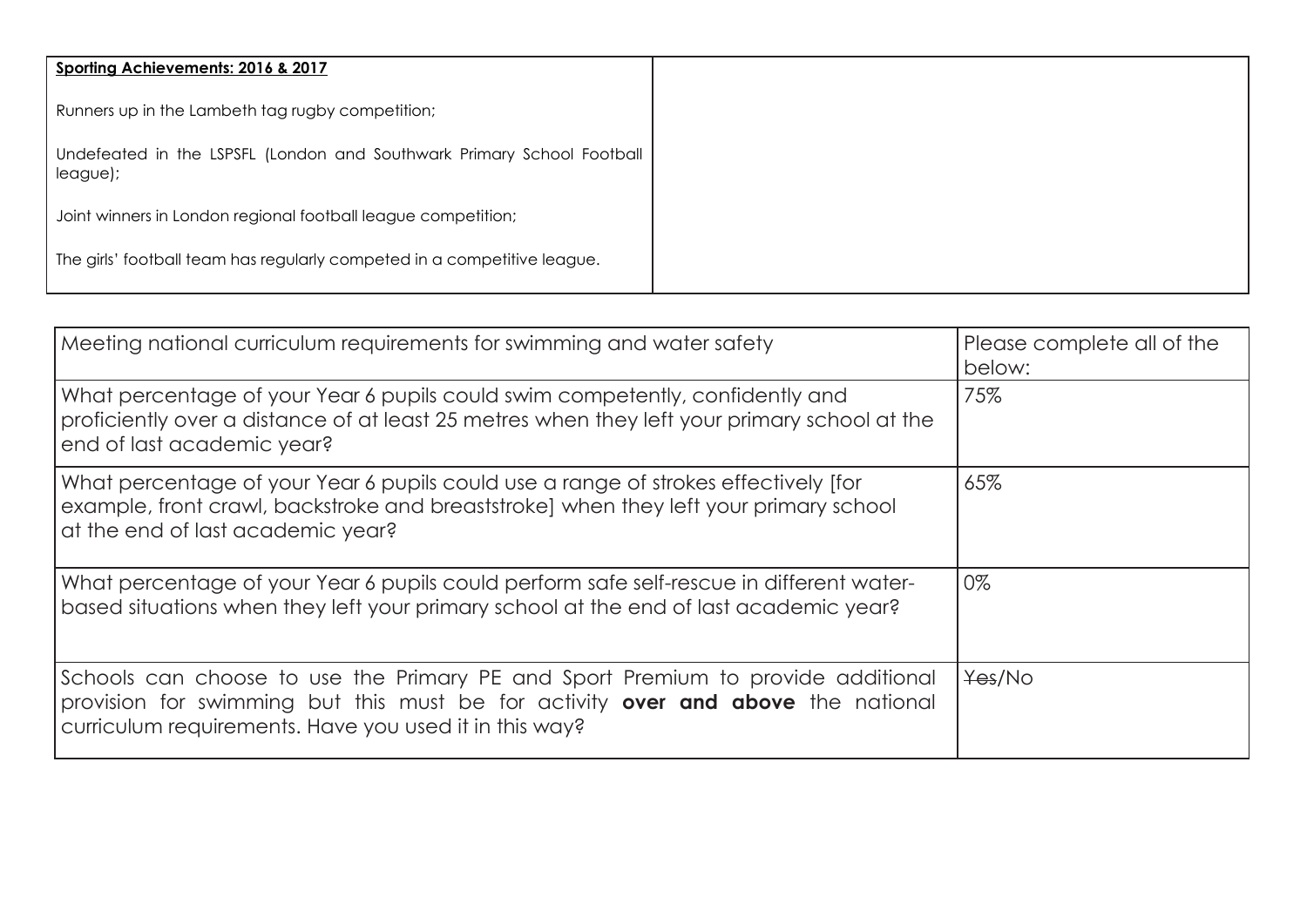## **Action Plan and Budget Tracking**

Capture your intended annual spend against the 5 key indicators. Clarify the success criteria and evidence of impact that you intend to measure to evaluate for students today and for the future.

| <b>Academic Year: 2017/18</b>                                                                                                                                                                                                 | Total fund allocated: $\frac{20,580}{20}$                                       | Date Updated: 25.03.18 |                                                                                                                                                                                                                                                                   |                                                                                                                                                                                                    |
|-------------------------------------------------------------------------------------------------------------------------------------------------------------------------------------------------------------------------------|---------------------------------------------------------------------------------|------------------------|-------------------------------------------------------------------------------------------------------------------------------------------------------------------------------------------------------------------------------------------------------------------|----------------------------------------------------------------------------------------------------------------------------------------------------------------------------------------------------|
| Key indicator 1: The engagement of all pupils in regular physical activity - Chief Medical Officer<br>guidelines recommend that primary school children undertake at least 30 minutes of physical activity a<br>day in school | Percentage of total<br>allocation:<br>11.55%                                    |                        |                                                                                                                                                                                                                                                                   |                                                                                                                                                                                                    |
| School focus with clarity on<br>intended impact on pupils:                                                                                                                                                                    | Actions to achieve:                                                             | Funding<br>allocated:  | Evidence and impact:                                                                                                                                                                                                                                              | Sustainability and<br>suggested next steps:                                                                                                                                                        |
| Improved quality of fitness<br>across the school.                                                                                                                                                                             | Release PE SL (AM) to create<br>fitness leaflet and video with<br>the children. |                        | Fitness testing of focus<br>£108.37 1/2 day children Year 6 (SL).<br>Baseline children are<br>improving their beep test<br>results. Concentration tests<br>have had better results<br>after fitness activities/daily<br>mile.                                     | Continue testing with Year<br>Create a way of<br>evidencing PE in CLJ<br>books. So<br>children/teachers view it<br>as a 'subject', with<br>Learning Objectives,<br>progression and<br>lassessment. |
| Improved role modelling of<br>healthy active lifestyle behavior<br>by all school staff (linked with<br><b>PSHCE Healthy Schools Mark)</b>                                                                                     | Implement Daily Mile                                                            | <b>No Cost</b>         | Improvement in children's<br>laps round the playground.<br>Some visible weight<br>loss/ability to complete<br>more laps being reported<br>across the school.<br>Members of staff<br>commenting on the positive<br>effects the Daily Mile has in<br>the classroom. | Continue the daily mile at<br>Sunnyhill. Enter into the<br>Daily Mile fun run in<br>2018/19.                                                                                                       |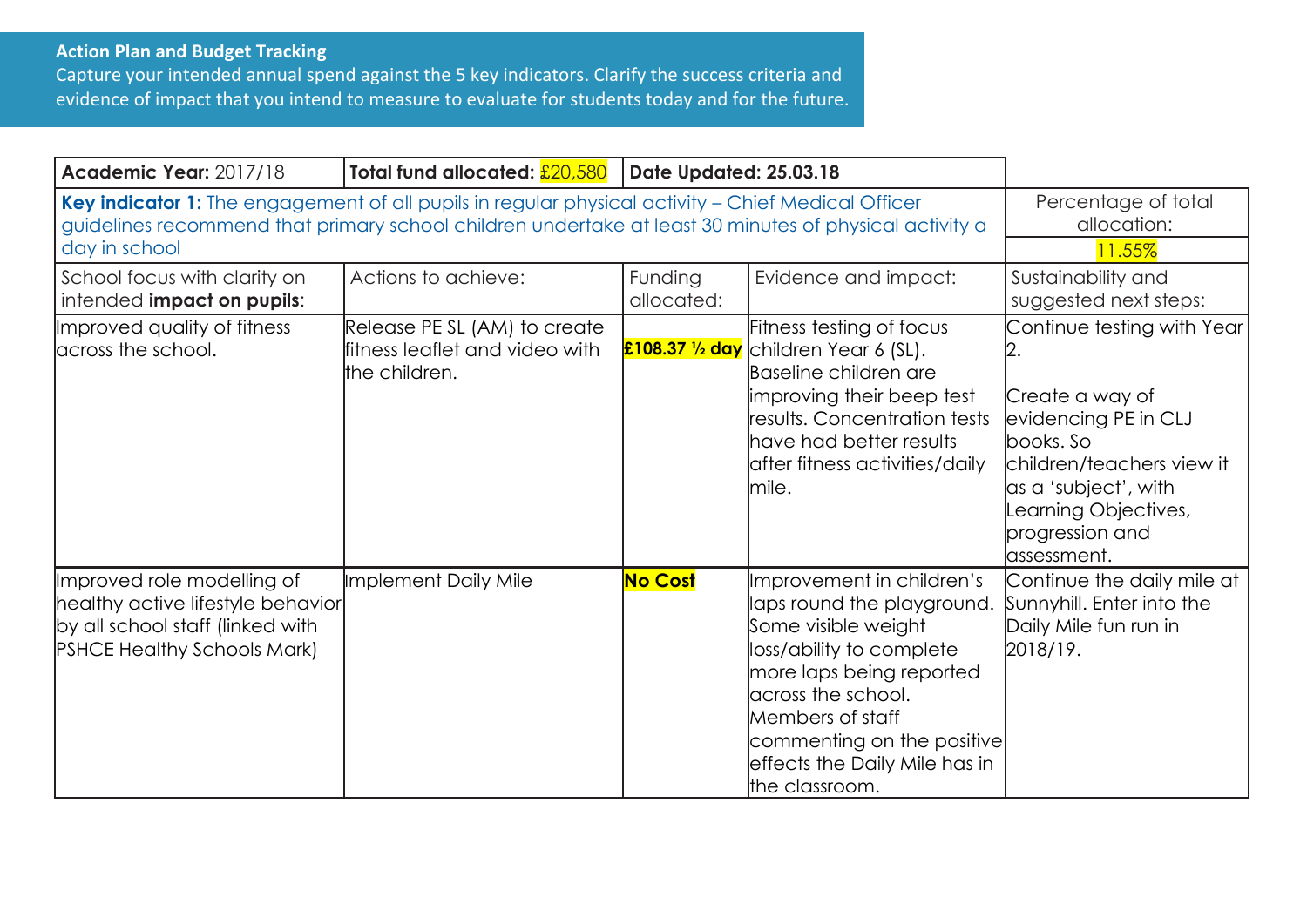| Provision of a wide variety of<br>free clubs. (2 Club limit to<br>ensure a wide range of<br>children receive the benefit.) | Multiskills – KS1 (Mixed)<br>Footbal Club – KS1/KS2 Boys<br>Rugby – KS2 (Mixed)<br>Football - KS1/KS2 (Girls)<br>Hockey – KS2 (Mixed)<br>Basketball – KS2 (Mixed)<br>Boxercise – Year 4-6 (Mixed)<br>Taekwondo – KS1/KS2 (Mixed) | Hockey &<br>Multiskills<br><mark>Coach</mark><br>2 hours per<br>week for 36<br>weeks (3 lots)<br>of 12 per term)<br>@£27 per hour<br>$=$ £1944 | The majority of our clubs are Maintain the varied<br>run by teachers for free. This provision of clubs in<br>sets an excellent example<br>to the children, who view<br>Sunnyhill adults as 'active'.<br>postitive role models and a<br>great range of skills being<br> taught. | $[2018/19]$ .                                         |
|----------------------------------------------------------------------------------------------------------------------------|----------------------------------------------------------------------------------------------------------------------------------------------------------------------------------------------------------------------------------|------------------------------------------------------------------------------------------------------------------------------------------------|--------------------------------------------------------------------------------------------------------------------------------------------------------------------------------------------------------------------------------------------------------------------------------|-------------------------------------------------------|
|                                                                                                                            | Netball – Year 5/6 (Mixed)<br>Cheerleading - Year 4/5/6<br>(Mixed)                                                                                                                                                               |                                                                                                                                                | SL changed registers half<br>way through the year to<br>ensure as many children as  allow even more children<br>possible are exposed to the  to take part.<br>benefit.                                                                                                         | SL will aim to change the<br>club registers termly to |
| Timetabling                                                                                                                | Timetabling across a three<br>form entry school with split<br>lunchtimes to ensure all<br>classes receive the correct<br>amount of PE provision every<br>lterm.                                                                  | X 3 ½ days<br>(Each term)<br><b>Release of PE</b><br>SL to create<br>timetable<br>£325.11<br>3x ½ day                                          | Timetables are kept up to<br>date and curriculum maps<br>for PE are circulated to<br>ensure resources can be<br>shared appropriately.                                                                                                                                          | Repeat in 2018/2019                                   |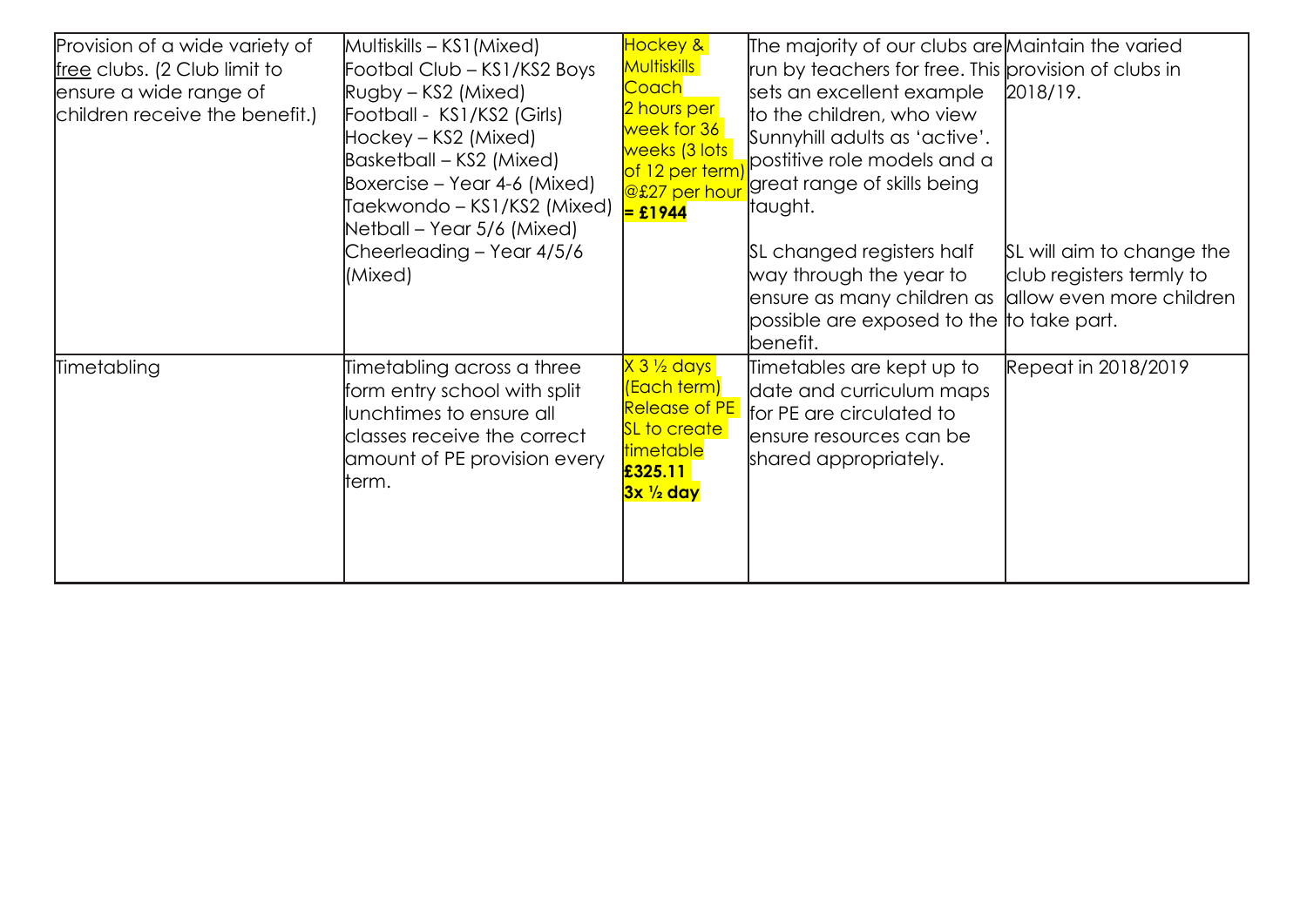| Key indicator 2: The profile of PE and sport being raised across the school as a tool for whole school<br>improvement |                                                                                                                                                                              |                                                                                                                                                                          |                                                                                                                                                                                                                                                                                                                                    | Percentage of total<br>allocation:<br>2.5%                                                                                                             |
|-----------------------------------------------------------------------------------------------------------------------|------------------------------------------------------------------------------------------------------------------------------------------------------------------------------|--------------------------------------------------------------------------------------------------------------------------------------------------------------------------|------------------------------------------------------------------------------------------------------------------------------------------------------------------------------------------------------------------------------------------------------------------------------------------------------------------------------------|--------------------------------------------------------------------------------------------------------------------------------------------------------|
| School focus with clarity on<br>intended impact on pupils:                                                            | Actions to achieve:                                                                                                                                                          | Funding<br>allocated:                                                                                                                                                    | Evidence and impact:                                                                                                                                                                                                                                                                                                               | Sustainability and<br>suggested next steps:                                                                                                            |
| Improvements in children<br>leading effective/active play in training with specialist sports<br>the playground.       | Play leaders to receive<br>coach once a week (Moving<br>Matters)                                                                                                             | $1/5$ of<br>Moving<br><b>Matters Cost</b><br>$(2000 -$<br>already listed<br>in Section 3)                                                                                | Children have more to do<br>at playtime, more children<br>are active and less<br>behavioural incidents.                                                                                                                                                                                                                            | Allow play leaders to plan<br>more playground events<br>with the SL and Pupil<br>Voice Coordinator and be<br>more active in intra-house<br>touraments. |
| Inspiring children with role<br>models in Sport that reflect our<br>ldiverse intake.                                  | Organise and document<br>'Inspired through Sport Event',<br>Olympians to visit school and<br>run a sponsored fitness event.<br>Sport as a positive/charitable<br>linfluence. | 1/ <sub>2</sub> Hour<br><b>Assembly</b><br>release time.<br>(Internal)<br>Whole day<br>release l<br><b>Subject</b><br><mark>leader. (Day </mark><br>of Event)<br>£189.55 | An incredible amount of<br>$\text{\pounds}1525.32$ raised.<br>60% to support GB athletes<br>and 40% for SL to spend on<br>new resources to improve<br>quality of provision.<br>Children asking to do similar Re-record fitness video<br>style of fitness activities,<br>prompting SL lead to<br>launch Sunnyhill fitness<br>video. | Consider an athlete visit<br>for 2018/19<br>with new children (Year 6<br>children in current video<br>will have left).                                 |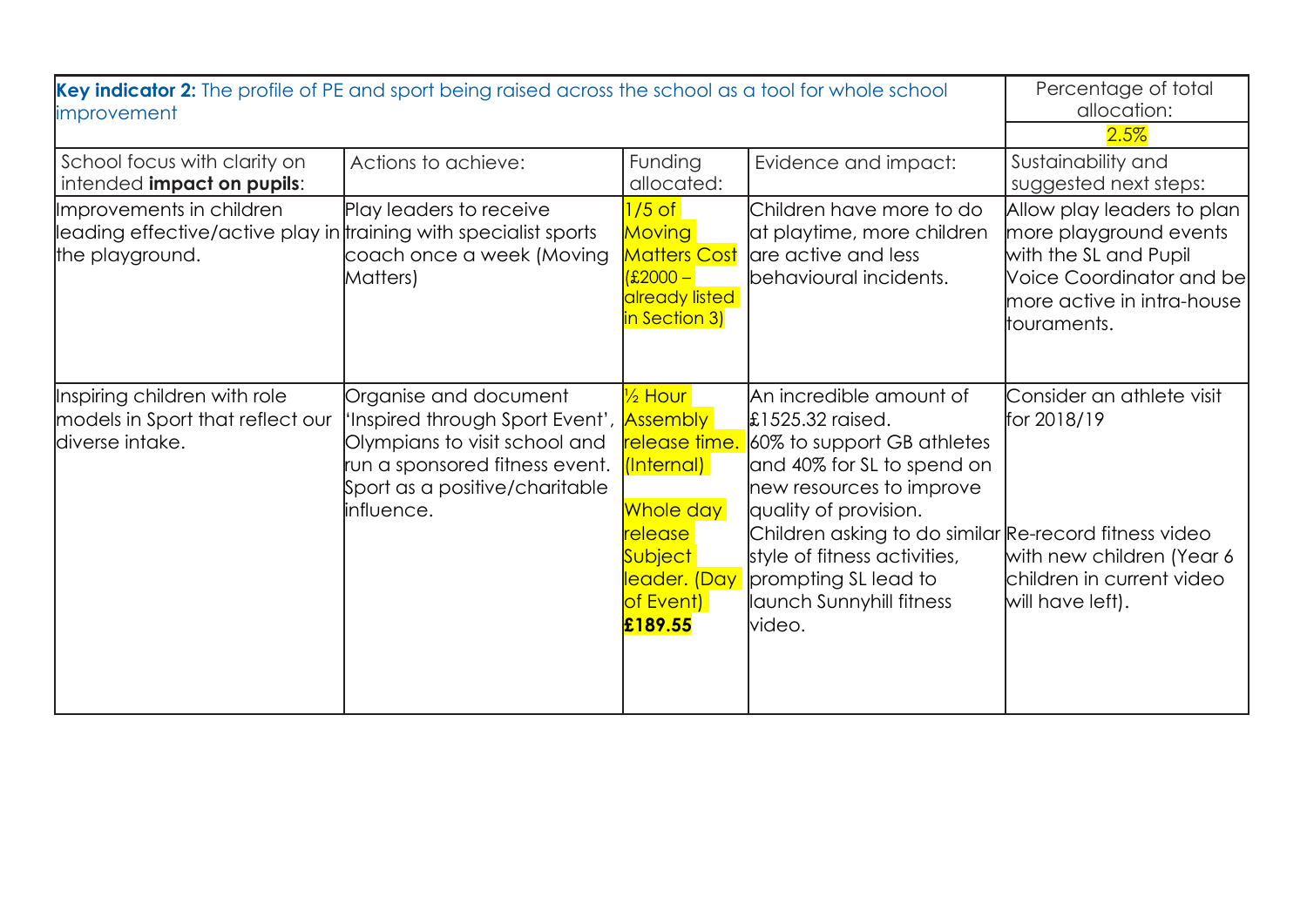| Raise the profile of Sport as part Organise and document Sport Release of PE |                                                                        |                              | £288.23 raised.                                    |                                               |
|------------------------------------------------------------------------------|------------------------------------------------------------------------|------------------------------|----------------------------------------------------|-----------------------------------------------|
| of the wider community.                                                      | Relief Day.                                                            | <b>SL to create</b>          |                                                    |                                               |
|                                                                              | Sport as a positive/charitable                                         | assemblies/                  | Children linking Sport with                        |                                               |
|                                                                              | influence                                                              | programme of                 | fun. Exercise as something                         |                                               |
|                                                                              |                                                                        | events<br>£108.37 1/2 day    | to be enjoyed and a part of                        |                                               |
|                                                                              |                                                                        |                              | every school day.                                  |                                               |
|                                                                              |                                                                        |                              | Members of staff joining in                        | Re-record fitness video                       |
|                                                                              |                                                                        |                              | activities and leading by                          | with new children (Year 6                     |
|                                                                              |                                                                        |                              | example.                                           | children in current video<br>will have left). |
|                                                                              |                                                                        |                              | Fitness video a low fuss                           |                                               |
|                                                                              |                                                                        |                              | resource for teachers to use Record a staff video- |                                               |
|                                                                              |                                                                        |                              | in classrooms to increase                          | Positive sporting role                        |
|                                                                              |                                                                        |                              | their class' activty each                          | models.                                       |
|                                                                              |                                                                        |                              | day.                                               |                                               |
| Improvement in children's laps<br>round the playground                       | Organise and train Sports<br>Captains from each Year group             | $\frac{1}{2}$ day<br>release | TBC - Summer Term                                  | TBC                                           |
|                                                                              | to assist with intra-house                                             | <mark>S∪bject</mark>         |                                                    |                                               |
|                                                                              | competitions.                                                          | leader                       |                                                    |                                               |
|                                                                              |                                                                        | £108.37.                     |                                                    |                                               |
|                                                                              |                                                                        |                              |                                                    |                                               |
|                                                                              | <b>Test improvements with baseline</b><br>children as part of PE leads | isted in                     |                                                    |                                               |
|                                                                              | Subject leader file.                                                   | Section 1                    |                                                    |                                               |
|                                                                              |                                                                        |                              |                                                    |                                               |
|                                                                              |                                                                        |                              |                                                    |                                               |
|                                                                              |                                                                        |                              |                                                    |                                               |
|                                                                              |                                                                        |                              |                                                    |                                               |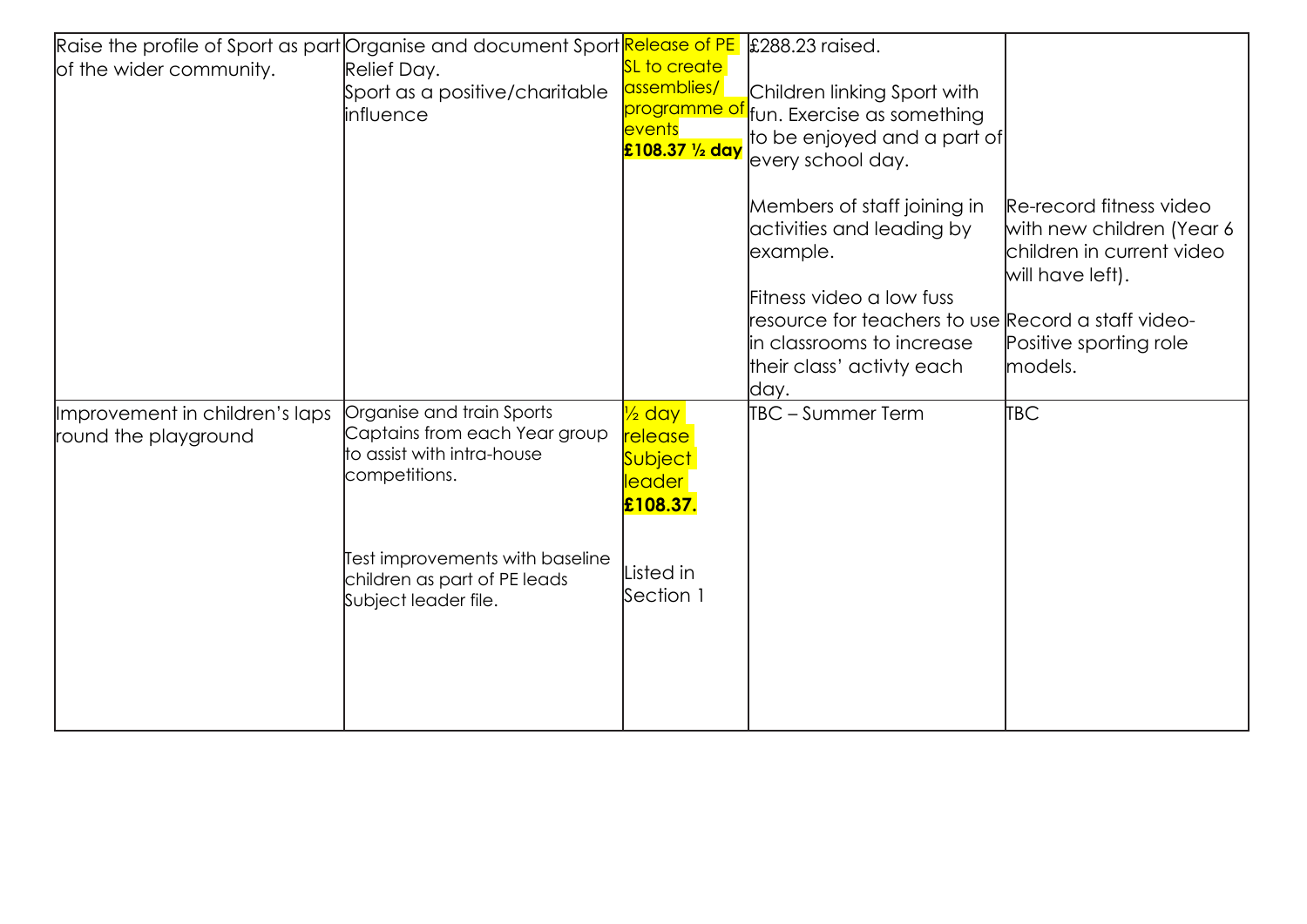| Fitness learning step being used Release PE SL (AM) to create |                                |                     | <b>Supply Cover</b> Listed in Section 1 | Listed in Section 1.         |
|---------------------------------------------------------------|--------------------------------|---------------------|-----------------------------------------|------------------------------|
| as a tool for whole school                                    | fitness leaflet and video with | <b>AM - £108.37</b> |                                         |                              |
| improvement. Increased fitness the children.                  |                                | already listed      |                                         | Create a document for        |
| land stamina to contribute to                                 |                                | in Section 1        |                                         | <b>CLJ</b> books to evidence |
| concentration and focus for                                   |                                |                     |                                         | children's improvements      |
| llearning.                                                    |                                |                     |                                         | lacross PE curriculum.       |
|                                                               |                                |                     |                                         | Children to view PE as a     |
|                                                               |                                |                     |                                         | llesson with aims and        |
|                                                               |                                |                     |                                         | success criteria. Link it to |
|                                                               |                                |                     |                                         | llearning and                |
|                                                               |                                |                     |                                         | concentration. Introduce     |
|                                                               |                                |                     |                                         | in a Staff meeting at the    |
|                                                               |                                |                     |                                         | beginning of 2018/19         |
|                                                               |                                |                     |                                         | school year.                 |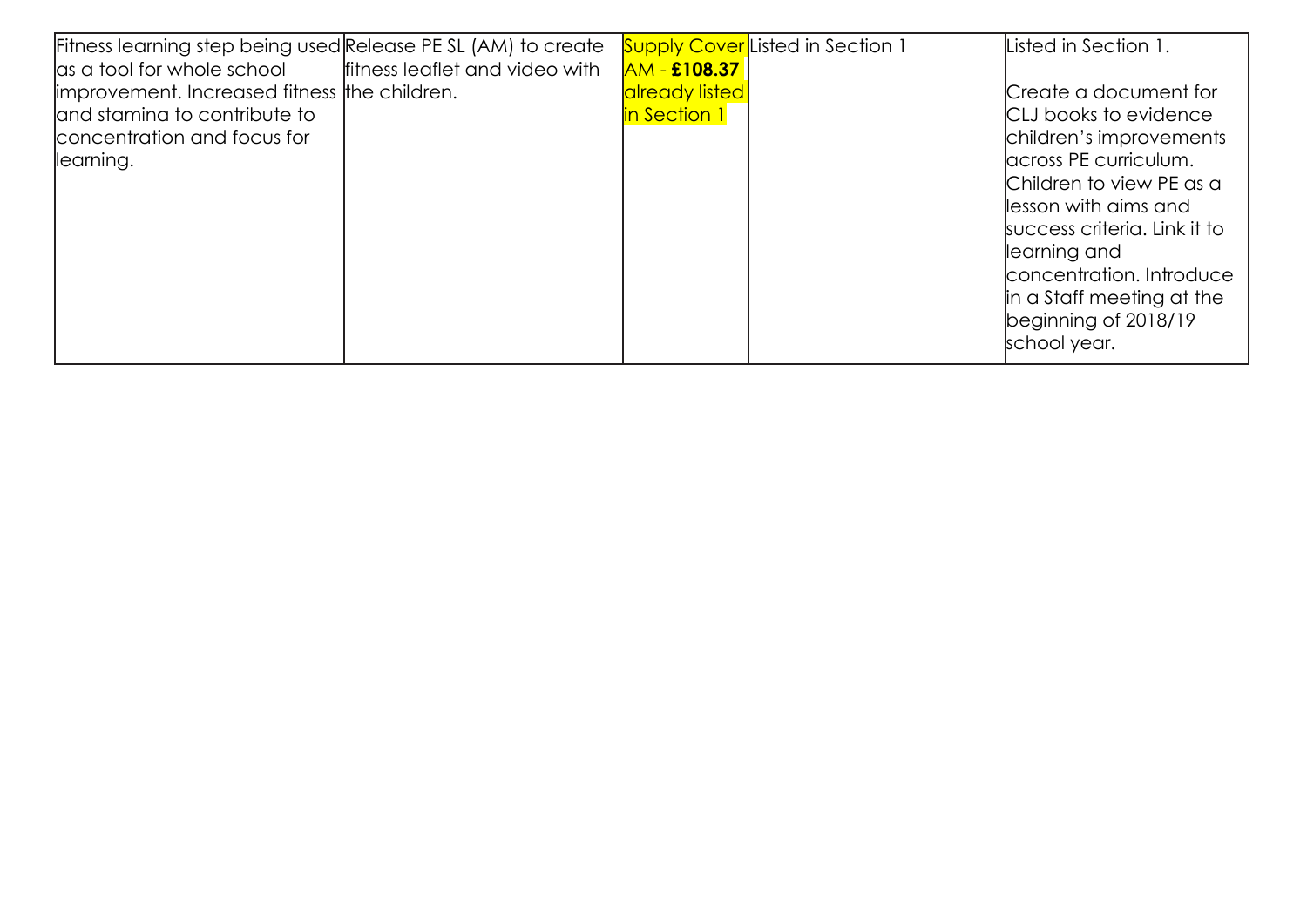| Key indicator 3: Increased confidence, knowledge and skills of all staff in teaching PE and sport                                                             | Percentage of total<br>allocation:<br>48.59%                                                                                                                                                                                                                                                                                                                                                                                                                           |                                             |                                                                                                                                                                                                                                                                                                                                                                                                             |                                                                                                                             |
|---------------------------------------------------------------------------------------------------------------------------------------------------------------|------------------------------------------------------------------------------------------------------------------------------------------------------------------------------------------------------------------------------------------------------------------------------------------------------------------------------------------------------------------------------------------------------------------------------------------------------------------------|---------------------------------------------|-------------------------------------------------------------------------------------------------------------------------------------------------------------------------------------------------------------------------------------------------------------------------------------------------------------------------------------------------------------------------------------------------------------|-----------------------------------------------------------------------------------------------------------------------------|
| School focus with clarity on<br>intended<br>limpact on pupils:                                                                                                | Actions to achieve:                                                                                                                                                                                                                                                                                                                                                                                                                                                    | Funding<br>allocated:                       | Evidence and impact:                                                                                                                                                                                                                                                                                                                                                                                        | Sustainability and<br>suggested<br>next steps:                                                                              |
| Improved confidence of<br>teachers (targeting NQTs and<br>new teachers/new to year<br>group teachers) to deliver<br>structured and challenging PE<br>Lessons. | <b>Employment of Moving</b><br>Matters:<br>A specialist to work alongside<br>teaching staff and support<br>their development.<br>Term 1:<br>Y1 (New to Year Group)<br>Y3 (New to School)<br>Y5 (New to Year Group)<br>Y6 (NQT)<br>Year 5 (New Teacher)<br>Y4 (1 New Teacher, 1 New to<br>Year group)<br>Modelling good practice,<br>observations and provide<br>feedback on teaching<br>(verbal & written), team<br>teaching, assessment,<br>planning and preparation. | <b>Moving</b><br><b>Matters-</b><br>£10,000 | Regular review meetings with Renew contract for<br>Moving Matters coach. Staff 2018/19<br>are improving on a week to<br>week basis in confidence<br>and subject knowledge.<br>Staff who have Moving<br>Matters training regularly<br>accessing lesson plans for<br>solo sessions. Lasting effects<br>of CPD obvious.<br>Incredibly positive feedback<br>from Sunnyhill Staff about<br>Moving Matters Coach. |                                                                                                                             |
| Circulating access codes for<br>Moving Matters schemes of<br>works.                                                                                           | The support of teachers<br>comes with access to all<br>Moving Matters schemes of<br>work and a range of<br>supporting documents which<br>help improve <u>all</u> staff's ability<br>to teach good/outstanding<br>PE lessons.                                                                                                                                                                                                                                           |                                             | Consistent approach to<br>teaching PE. Teachers have<br>planned progression and<br>challenge in lessons. Age<br>appropriate starters.                                                                                                                                                                                                                                                                       | Circulate yearly/remind<br>Staff of resource in Staff<br>meetings.<br>Check if new staff need<br>support with the resource. |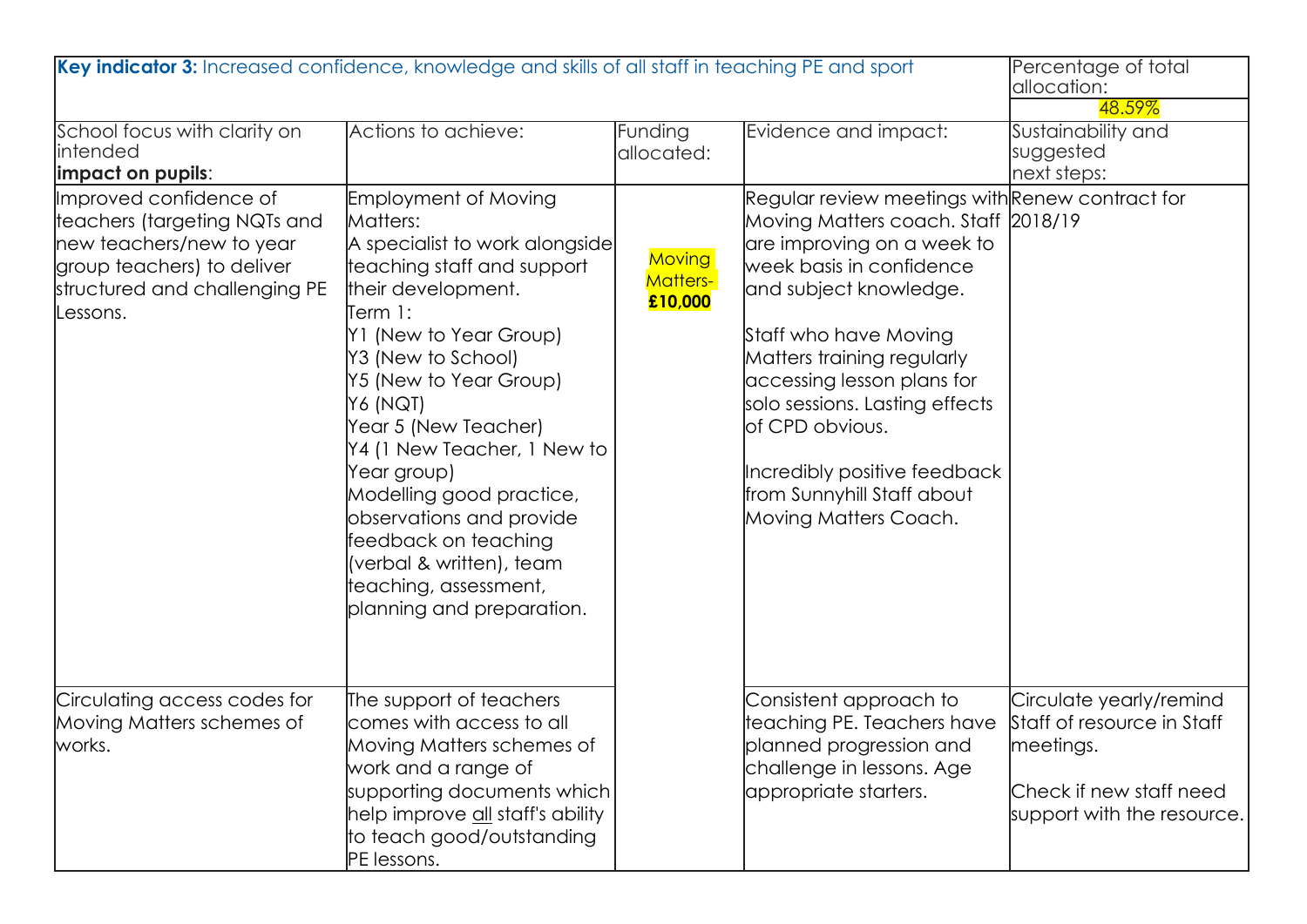| Improvement of contributions to Subject leader organise<br>lessons by TAs.                | Moving Matters Inset with<br>staff, key topic covered,<br>utilising TAs in PE lessons    | Coveredby<br><b>Moving</b><br><b>Matters-</b><br>£10,000                                      | Staff have a clearer<br>understanding of how to<br>effectively use TAs in PE<br>lessons to support LA children<br>or stretch HA children. How<br><b>(already listed)</b> by substant teacher with<br>positive modelling, displaying<br>active participation in PE<br>llessons | Invite TAs to join inset in<br>2018/19.                                                                  |
|-------------------------------------------------------------------------------------------|------------------------------------------------------------------------------------------|-----------------------------------------------------------------------------------------------|-------------------------------------------------------------------------------------------------------------------------------------------------------------------------------------------------------------------------------------------------------------------------------|----------------------------------------------------------------------------------------------------------|
| Increased understanding of<br>Evidencing Impact with Sport<br>Premium for Subject Leader) | Subject leader to attend<br>'Evidencing Impact in PE &<br>School Sport' training course. | Coveredby<br><b>Moving</b><br><b>Matters-</b><br>£10,000<br><b>£40</b> (Included<br>in above) | SL has a clearer<br>understanding of how to<br>evidence against the 5 key<br>indicators.                                                                                                                                                                                      | Highlight key indicator<br>that needs further<br>spending next year and<br>$ $ make a focus for 2018/19. |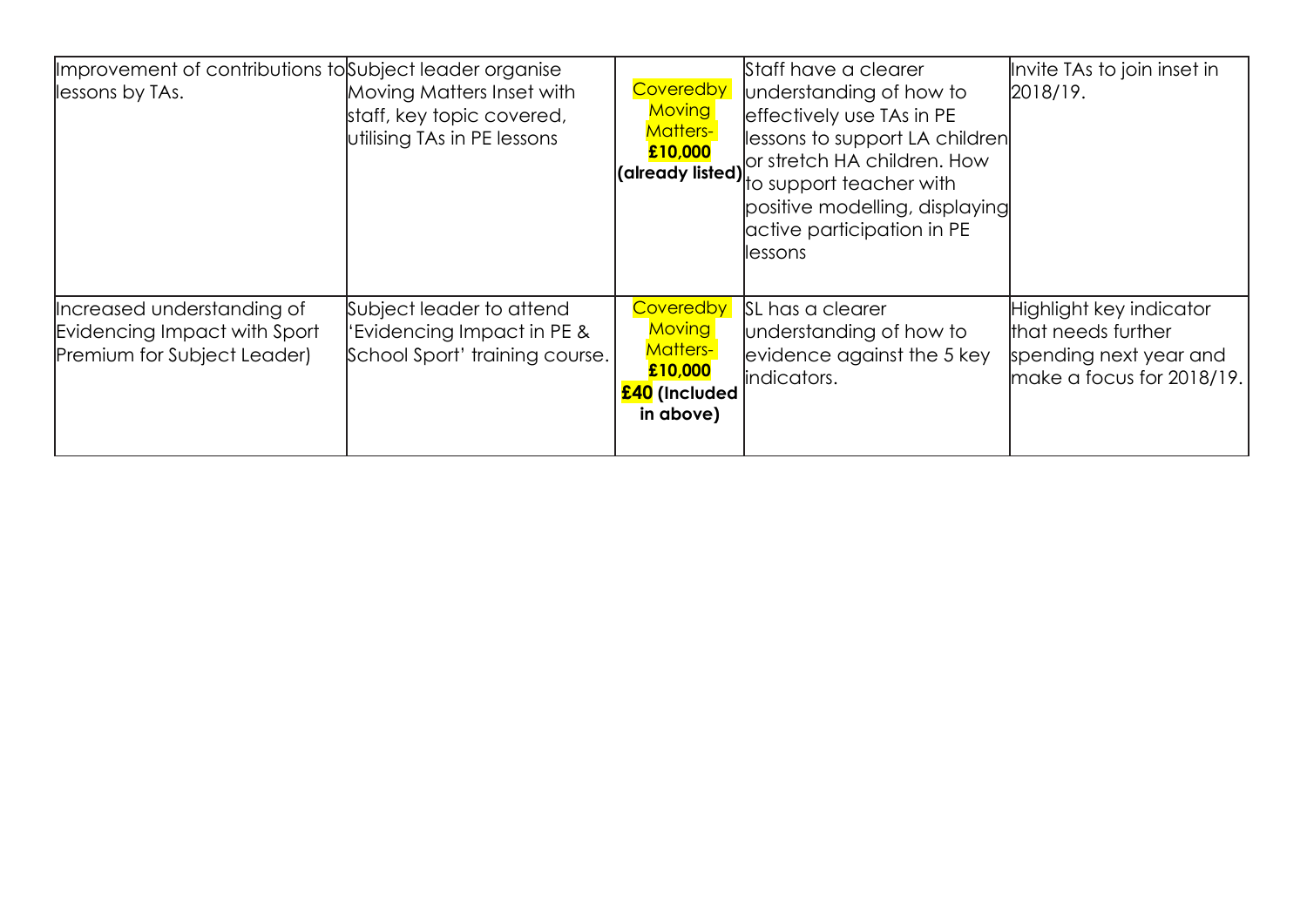| Key indicator 4: Broader experience of a range of sports and activities offered to all pupils allocation:                            | Percentage of total                                                                                                                                                                                                                                                                                                                                                                                                                                                                |                       |                                                                                                                                                                                                                                                                                                                                                                                                                                                                                  |                                                                          |
|--------------------------------------------------------------------------------------------------------------------------------------|------------------------------------------------------------------------------------------------------------------------------------------------------------------------------------------------------------------------------------------------------------------------------------------------------------------------------------------------------------------------------------------------------------------------------------------------------------------------------------|-----------------------|----------------------------------------------------------------------------------------------------------------------------------------------------------------------------------------------------------------------------------------------------------------------------------------------------------------------------------------------------------------------------------------------------------------------------------------------------------------------------------|--------------------------------------------------------------------------|
| School focus with clarity on<br><i>lintended</i><br>impact on pupils:                                                                | Actions to achieve:                                                                                                                                                                                                                                                                                                                                                                                                                                                                | Funding<br>allocated: | Evidence and impact:                                                                                                                                                                                                                                                                                                                                                                                                                                                             | 13.41%<br>Sustainability and<br>suggested<br>next steps:                 |
| Increased Participation in clubs<br>not already provided for KS1.<br>Increased Participation in a<br>broader range of clubs for KS2. | Organise Moving Matters to<br>run two new clubs for<br>KS1/KS2 (Summer Term - Hall<br> Space<br>-Dance Club – KS1<br>-Capoeira – KS2                                                                                                                                                                                                                                                                                                                                               | £480<br>£480          | <b>I</b> TBC- Summer Term                                                                                                                                                                                                                                                                                                                                                                                                                                                        |                                                                          |
| School Fitness Day with Parents<br>Sports Taster Sessions with<br><b>Moving Matters</b>                                              | Whole school community warm <b>£1800</b><br>up on the field. Then<br>parents/carers are welcome to<br>join Rob Wilkinson (director of<br>Moving Matters) for a half hour<br>talk (9.30-10.00am) on the<br>importance of PE and the<br>timeline of our successes at<br>Sunnyhill this year.<br>Throughout the day, children<br>will get the chance to 'taste' 3<br>of the following activities:<br>Football, Tag-Rugby, Basketball,<br>Gymnastics, Capoiera, Circuit,<br>Dodgeball. |                       | The day is an excellent<br>opportunity for children to try<br>$\frac{1}{2}$ out different Sports with sessions $\frac{1}{2}$ club links.<br>led by highly qualified<br>specialists.<br>Talk with the director,<br>encouraging Parents to sign<br>up for Summer camps so<br>that fitness doesn't drop in<br>this period. Share with the<br>parents what we have<br>achieved with PE this year.<br>Involving the wider<br>community in our vision for<br>fitter, happier children. | Repeat next year, try to<br>gain more community<br>Community daily mile. |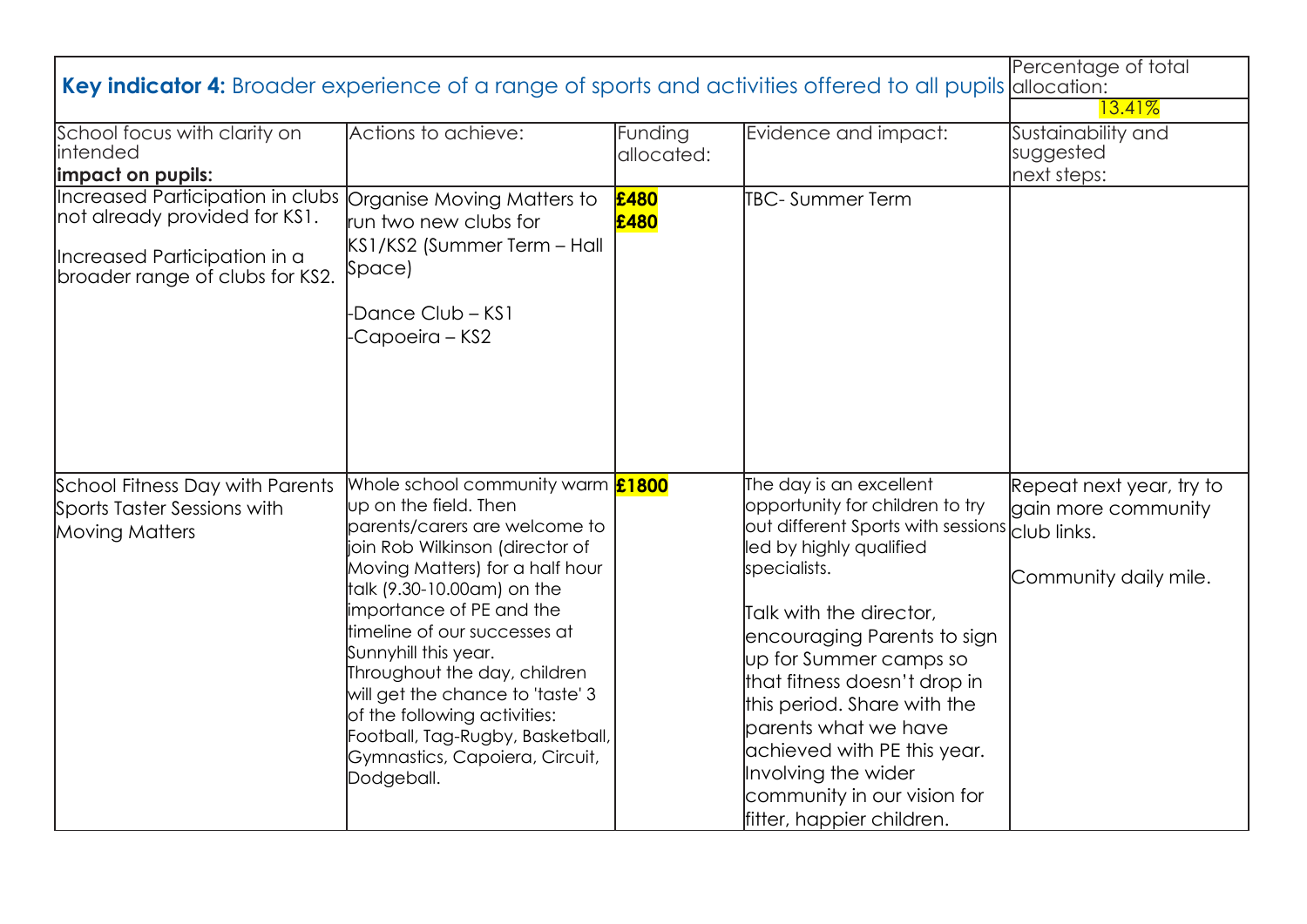| Key indicator 5: Increased participation in competitive sport               |                                                                                                            |                                                                                                                                                                                                         |                                                                                                                                                                                                                                                                | Percentage of total<br>allocation:<br>5.72%                                                              |
|-----------------------------------------------------------------------------|------------------------------------------------------------------------------------------------------------|---------------------------------------------------------------------------------------------------------------------------------------------------------------------------------------------------------|----------------------------------------------------------------------------------------------------------------------------------------------------------------------------------------------------------------------------------------------------------------|----------------------------------------------------------------------------------------------------------|
| School focus with clarity on<br><i><b>Intended</b></i><br>impact on pupils: | Actions to achieve:                                                                                        | Funding<br>allocated:                                                                                                                                                                                   | Evidence and impact:                                                                                                                                                                                                                                           | Sustainability and<br>suggested<br>next steps:                                                           |
| Increase school's participation<br>in inter/intra competitions.             | Netball competition                                                                                        | X 2 days<br><mark>release for PE</mark><br><b>Subject lead</b><br><i>(netball</i><br><mark>coach)</mark><br>£379.10<br>$X 2$ days<br><mark>release for TA</mark><br>Netball<br><mark>coach) £230</mark> | Children displayed<br>exemplary sportsmanship<br>and despite losses on first<br>tournmanet day, came back Try to organise some<br>on the second day and<br>played excellently. Winning<br>all the games in their pool<br>and being the overall cup<br>winners. | Book in for 2018/19<br>tournament.<br>friendlys with SLSP cluster<br>before the tournament<br>(Julians). |
|                                                                             | Year 2 Athletics- Reward to<br>class teacher who has<br>backed all fitness initiatives<br>of Subject lead. | No Cost                                                                                                                                                                                                 | <b>TBC-Summer Term</b>                                                                                                                                                                                                                                         |                                                                                                          |
|                                                                             | Sports Day-Intra House<br>Competition.<br><b>EYFS</b><br>KS1<br>-KS2                                       | $X3$ day<br><b>release for PE</b><br><b>Subject lead</b><br>£568.65                                                                                                                                     | <b>TBC-Summer Term</b>                                                                                                                                                                                                                                         |                                                                                                          |